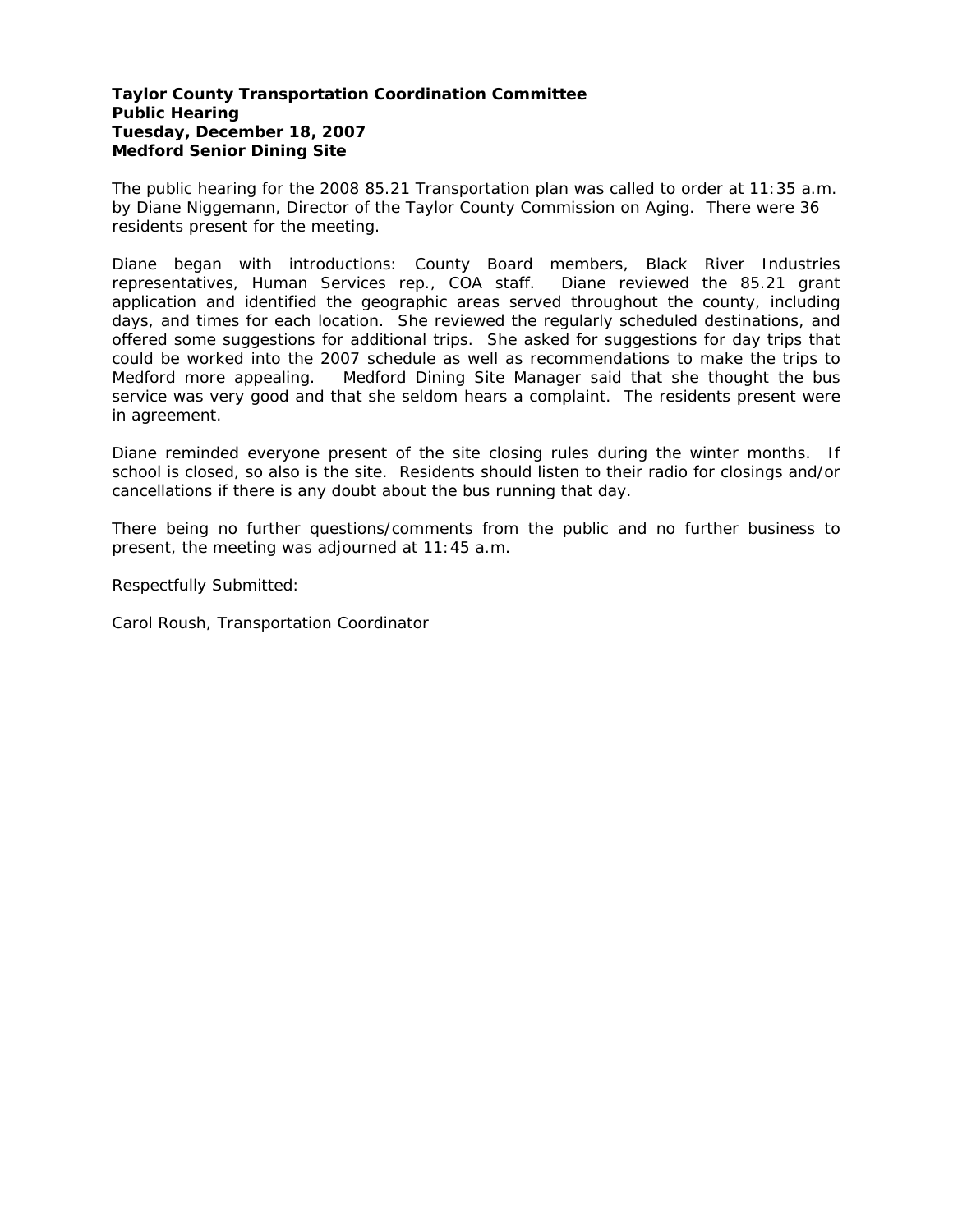## **Transportation Coordination Committee Meeting Tuesday, December 18, 2007 Community Center Building – Fair Grounds**

The meeting was called to order at 9:35 a.m. by Chairman Dave Bizer. Those attending were Diane Albrecht, Mike Roiger, Paul Thornton, Dave Hemke, Diane Niggemann and Carol Roush.

A motion to approve the minutes from the previous meeting was made by Mike Roiger. Motion seconded by Diane Albrecht. Motion carried.

Diane Niggemann updated the committee on the 2008 IRS mileage reimbursement rate of 50.5 cents per mile and explained that the volunteer escort drivers will be reimbursed at the rate of .50 mile. She then reviewed the 85.21 DOT grant application draft, explaining anticipated expenses and revenues for 2008. Mike Roiger made a motion to approve the 85.21 plan with proposed changes.

Next Diane reported that the Tour of Lights was a big success this year. Over 30 people signed up so two buses were used. Then she updated the Committee on her recent marketing ad for the bus services. There will be an advertisement on the radio during the community news segment on Mondays and possibly Thursdays. It will be advertised as available for people age 55 and older or disabled. People under age 55 may ride on a space available basis. After some discussion about the reasons that people don't take advantage of the bus service (i.e. route is too long or pick-up time should be later or too long of a day) some possible schedule changes were discussed.

Diane's last update for the Committee was the STRAP grant application. She explained that she went before the Budget Committee and requested \$4,000 in County match to do a transportation "needs study" by the end of 2009. The STRAP grant will be applied for in 2008.

Paul Thornton explained that he's in the process of writing a grant for 2 new buses, each with 7 seats and one wheel chair slot. One will be delivered in 2009 and one in 2010. Diane Albrecht made a motion that the Transportation Coordination Committee approve and support Paul's 5310 Transportation Assistance grant application. Mike Roiger seconded the motion. Motion carried. Next Paul advised the committee that a new bus has arrived but is still going through the inspection process but should be on the road around the first of the year. It has three wheel chair slots and should eliminate the need for two buses on the same route.

Next there was a discussion about passengers riding the bus on a scooter. It must be able to be secured with a 4-point strap down system, and the individual needs to use the bus's seat belt system. Paul wrote a policy for the use of scooters on the buses and it goes before the Safety Committee today for approval. Paul will bring the policy to the next meeting.

Dave Hemke explained the expansion of Medicaid, effective Feb. 1, 2008, known as Badger Care Plus. He explained that there will be 2 forms of Medicaid: the standard, full coverage plan and a benchmark plan which is a pared down version that includes non-covered services. He stated that all SSI recipients will be enrolled into an HMO plan for their health care, but Security Health is not a participant in the program.

Diane announced that there is no Transportation Coordinator, at this time, to replace Carol, so she will be handling issues until a decision is made.

The next meeting date is set for March  $11<sup>th</sup>$ , at 10:00 a.m. at the Community Center Building.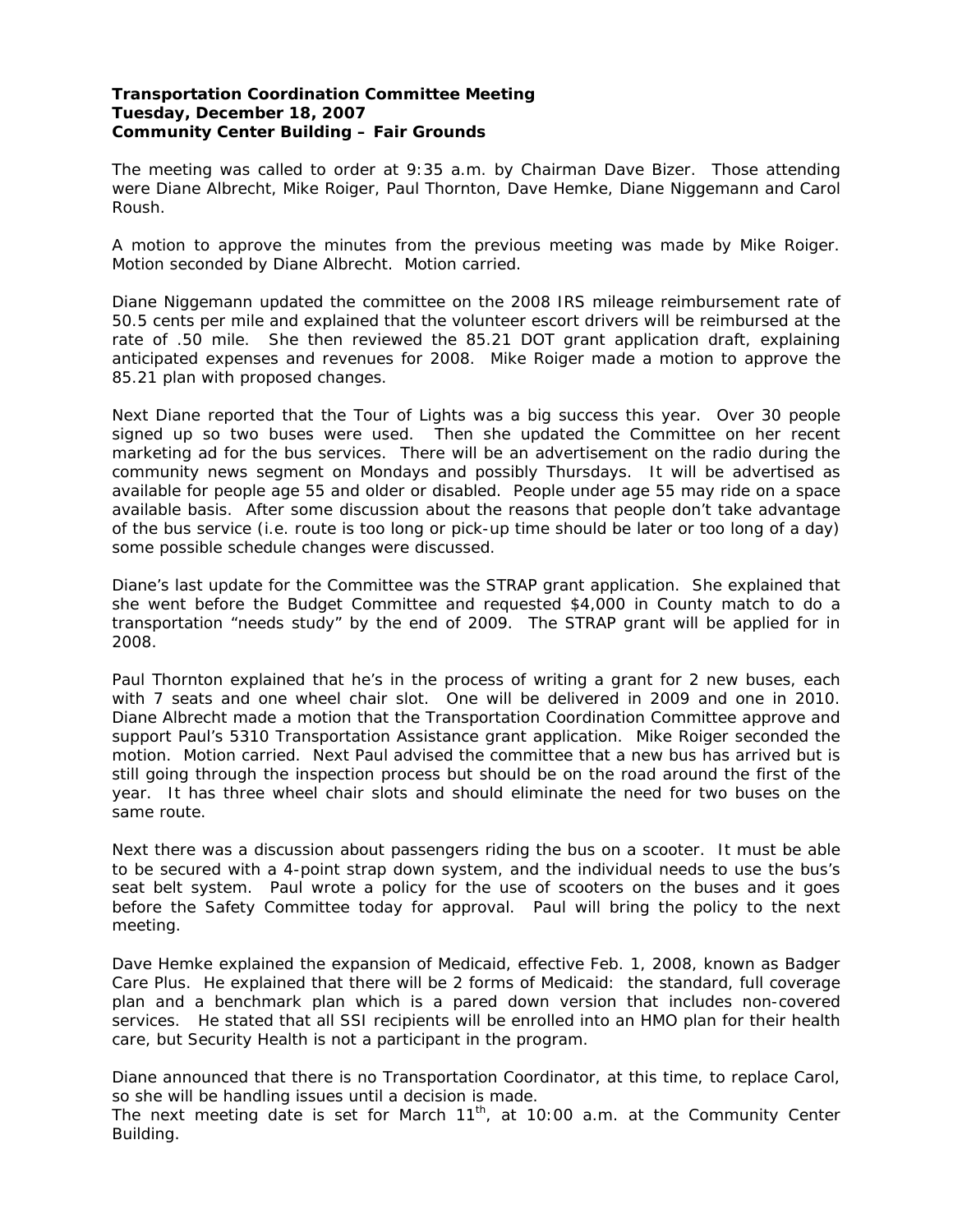There being no further business, Mike Roiger made a motion to adjourn. Diane Albrecht seconded the motion. Motion carried.

Respectfully Submitted: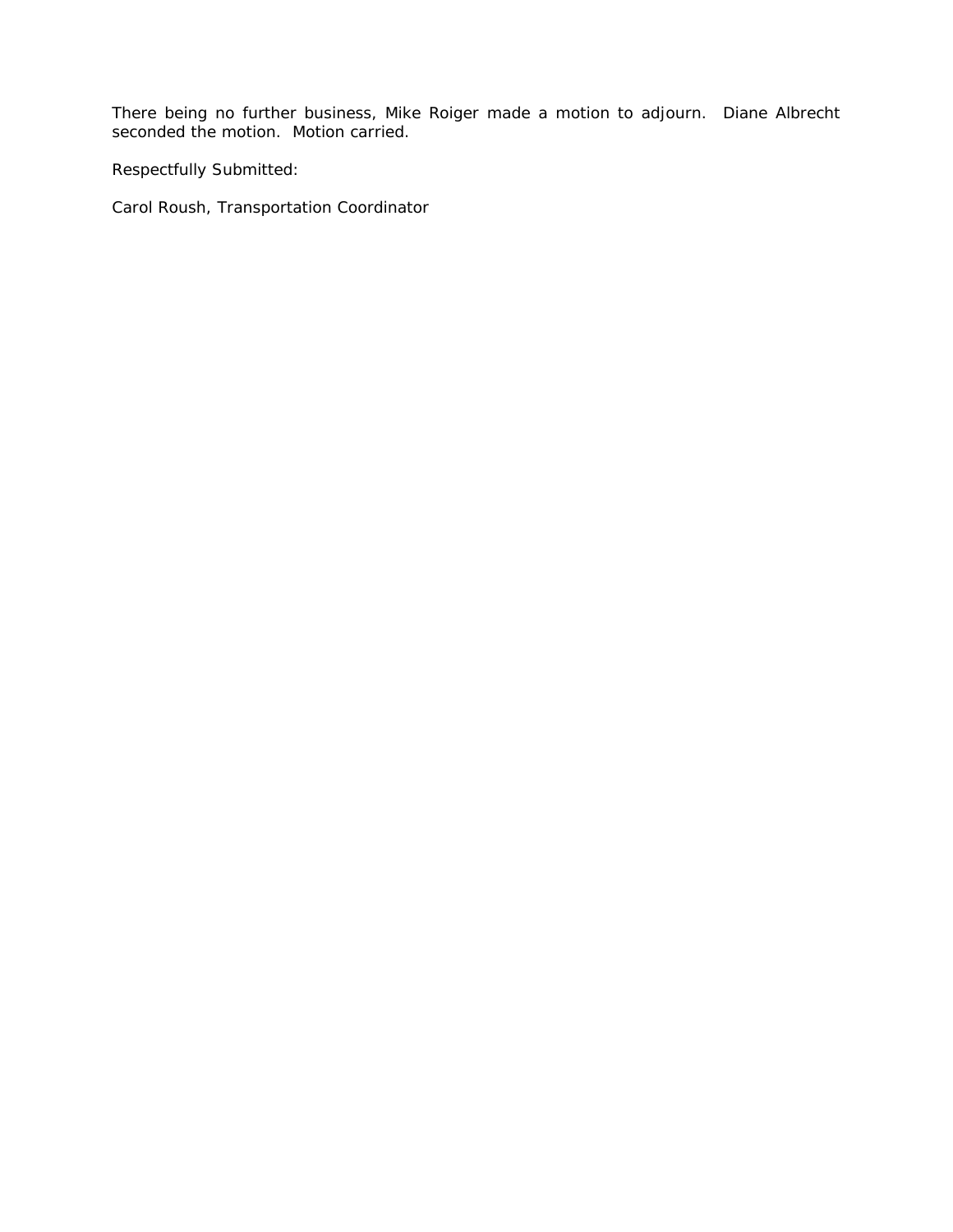## **Transportation Coordination Committee Meeting Tuesday, August 21, 2007 Community Center Building Fair Grounds**

The meeting was called to order at 9:30 am. by chairperson, Dave Bizer. In addition to Dave Bizer those in attendance were Mike A. Roiger, Diane Albrecht, Bruce Strama, Paul Thornton, Dave Hemke, Bob Christianson, Diane Niggemann and Carol Roush.

Mike Roiger made a motion to approve the minutes from the previous meeting. Motion was seconded by Diane Albrecht. Motion carried.

Carol then presented the Elderly Transportation report and the Medical Assistance report for review. Diane Albrecht made a motion to approve both reports as presented. Mike Roiger seconded the motion. Motion carried. Carol then updated the committee members on her pending retirement, effective in January. 2008.

Diane presented her semi-annual WI DOT report, noting a total of 6,339 one way trips and total trip miles of 73,747 from January — June 2007 at a total transportation expense of \$45,778.00. Diane discussed the need for a transportation public hearing that must be held for her 2008 85.21 grant application for Wisconsin DOT. Diane advised the Committee that she expects to receive approximately \$63,102 in DOT revenue for 2008 which is a 2% increase over 2007. The County's match totals \$12,620 for a total of \$75,722 in budgeted transportation revenue. The budgeted contracted expense for Black River Industries to provide 85.21 transportation for Taylor County's seniors and disabled residents is \$61,910.00 for 2008.

Next the Committee reviewed the Northwest Regional Planning's recommendations with 2007 completion dates.

Paul Thornton gave an overview on how the mini-bus transportation was originally developed. Although BRI won the bid for the City, they (BRI) had to turn it down due to insurance issues. Thus began the history of the shared- ride taxi in the City of Medford.

Next Paul explained two 2 grants that are available, a STRAP grant and the New Freedom grant. Paul explained that Taylor County is progressive and scores well on grant applications and is encouraged to apply for the STRAP grant. However, the applications are due Aug. 29th making it impossible to apply for on such short notice. The New Freedom grant would address a need in our NWRP recommendations, but again, there is not enough time to gather the necessary information required for the grant application.

Bob Christianson. Medford City Planner, spoke in support of the STRAP grant, suggesting that the County should consider applying for the planning portion of the grant to expand on already existing programs. The County could apply later for the operational portion of the grant to implement new programs to meet the needs of the people. Paul agrees that the County should conduct a "needs assessment" evaluation throughout the county, including a public hearing, sending letters to township boards, getting County Board approval, etc. Bruce suggests that we start planning now for the next round of grant applications. Mike Roiger made a motion to recommend to the County Board that they set aside \$4,000 for a Countywide "needs assessment" evaluation from NWRP. Diane Albrecht seconded the motion. Motion carried.

Paul then reported to the committee that he was expecting delivery of a 12 passenger bus in late November or early December, and a bus in 2008 with 3 wheelchair slots and an extra wide lift. They are also expecting delivery of a 14 passenger bus with 2 wheelchair slots, delivery date unknown at this time. He will be applying for 2 new vehicles in 2009/2010.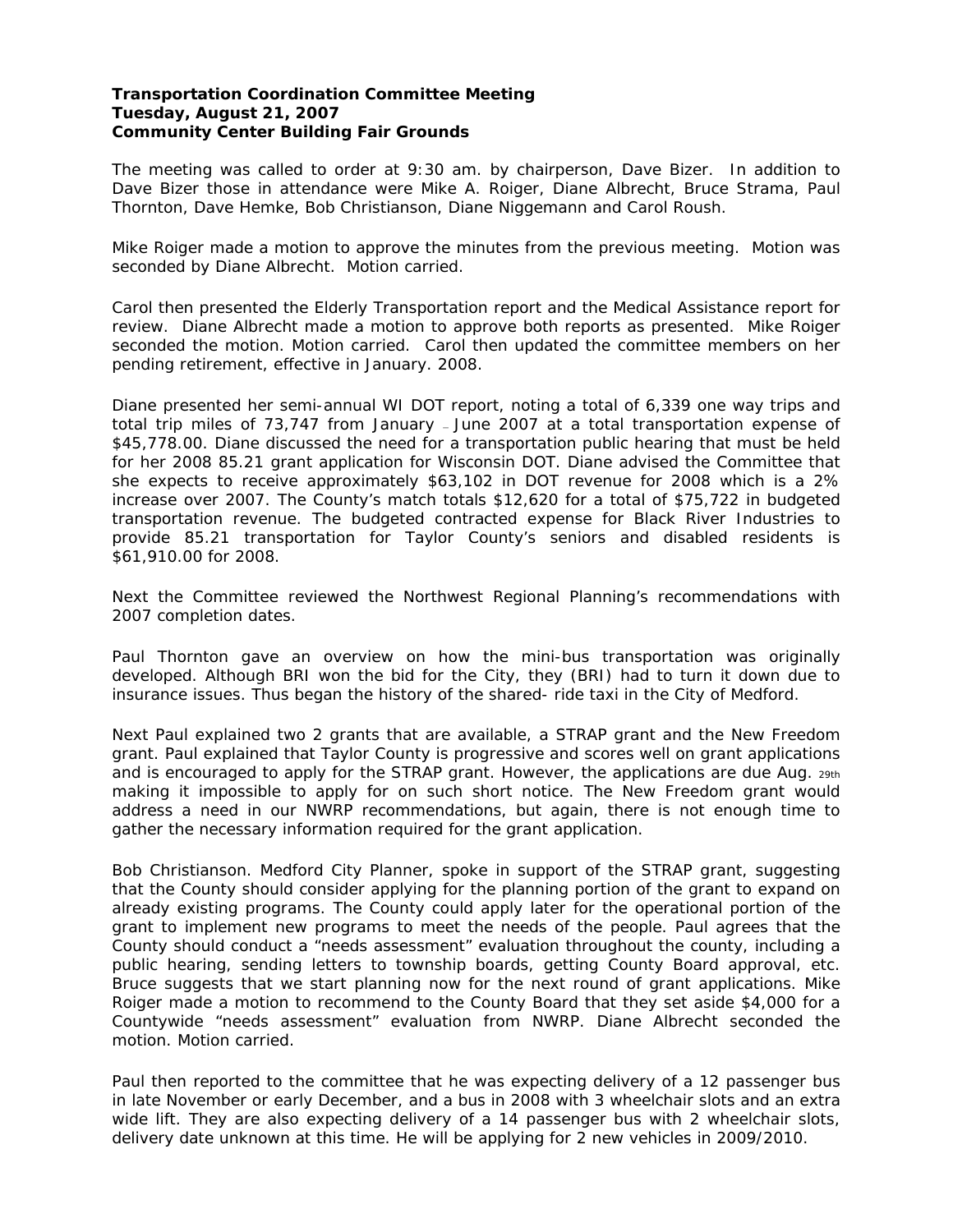Dave Hemke reported on the W-2 program: no increase in funds is expected as the state's budget is a guess at this point in time.

The next Transportation Coordination Committee meeting is scheduled for November 20th at 9:30 am. at the Community Center building at the fairgrounds. The Public Hearing will be held following the regular committee meeting, at 11:30 am. at the Medford Senior Dining site. It was suggested to invite the township boards to these meetings.

There being no further business, Diane Albrecht made a motion to adjourn the meeting. Mike Roiger seconded the motion. Motion carried.

Respectfully Submitted: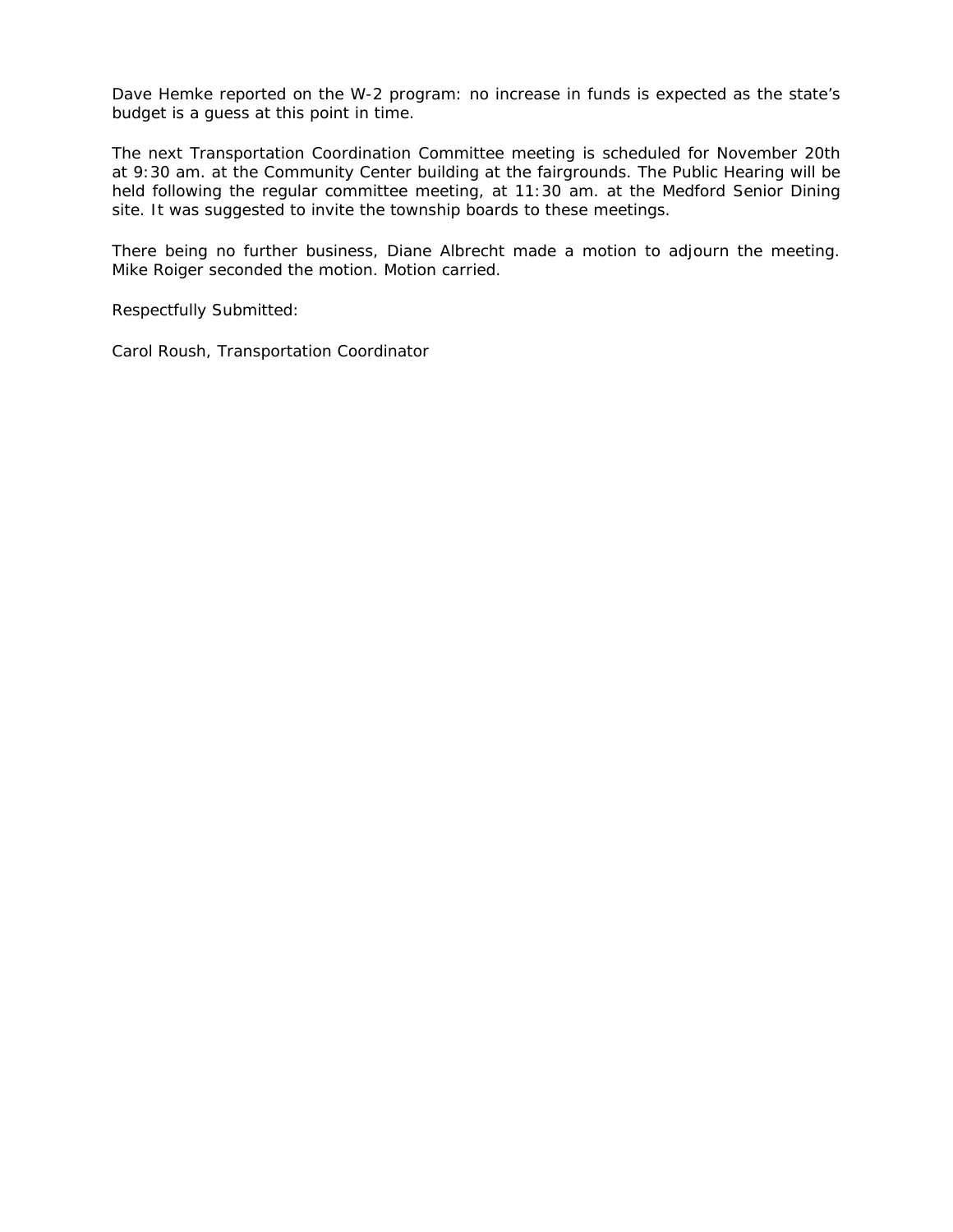# **Transportation Coordination Committee Meeting Tuesday, May 15, 2007 Medford Dining Site**

The meeting was called to order at 9:00 a.m. by chairperson, Dave Bizer. Those attending were Mike A. Roiger, Diane Albrecht, Paul Thornton, Dave Hemke, Diane Niggemann and Carol Roush.

Diane Albrecht made a motion to approve the minutes from the previous meeting. Motion was seconded by Mike Roiger. Motion carried.

Diane talked about the Supplemental Transportation Rural Assistance Program (STRAP) grant – It is available the end of May 2007 for year 2008. It is available for 3 years and Taylor County did not apply last year (2006 for 2007). There seems to be a need in the city of Medford for more accessible transportation, more Taxi drivers, more vehicles, more days of service and longer days of service. Medford was 1 of 5 cities targeted as the perfect city for this grant money. It is the Committee's recommendation that the city look into the STRAP grant and apply for it. Dave Hemke will call Mike Wellner (City Mayor). The grant is due in September so there is still time to meet with the city & discuss recommendations. Mike Roiger made a motion that the City of Medford and the Villages within Taylor County, as a whole, consider and apply for the STRAP grant. The Transportation Coordination Committee is willing to provide recommendations and be available for assistance during the grant process. Diane Albrecht seconded the motion. Motion carried.

Next Diane read a letter she wrote to Craig Alwin, at Taylor County Human Services, regarding the 15.5 cents/mile difference between the Medical Assistance and IRS mileage reimbursement rates. Taylor County Human Services has a contractual agreement with Comm. On Aging for volunteer escort driver services for residents not disabled and residents under the age of 60, at a reimbursement level equal to the Medical Assistance allowed rate (33¢/mile) instead of the IRS allowed rate (48.5¢/mile), which is what the volunteer driver actually receives. Neither the Commission on Aging nor Human Services Dept. has any money budgeted to absorb this difference and Diane estimates the cost to the Commission on Aging budget to be approximately \$2,000 for 2007. Diane has written a United Way Grant asking for \$2,000, which, if granted, will help to cover the unmet reimbursement costs for 2008.

Next the Committee reviewed the Northwest Regional Planning's recommendations with 2007 completion dates. Diane reported Independent Living, out of Stevens Point, is not developing a regional Transportation Resource Directory as reported last month. Turns out it was only their directory, for their use only. The Committee talked about holding a transportation summit to discuss/identify unmet transportation needs in Taylor County. Paul suggested sending out a letter of interest for a meeting, asking for meeting date/time preferences, and schedule the first meeting for late summer/early fall.

Paul Thornton reported that Black River Industries has been coordinating and providing transportation services for 2 requests requiring oversized wheelchair lifts, on an on-going basis. BRI has the only vehicles, locally, equipped with lifts for larger size wheelchairs. Thank you, Paul, for your conscientious work for the community.

The next Transportation Coordination Committee meeting will be held on Tuesday, August 21st at 9:30 a.m. at the Medford Senior Dining site.

There being no further business, Mike Roiger made a motion to adjourn the meeting. Diane Albrecht seconded the motion. Motion carried.

Respectfully Submitted: